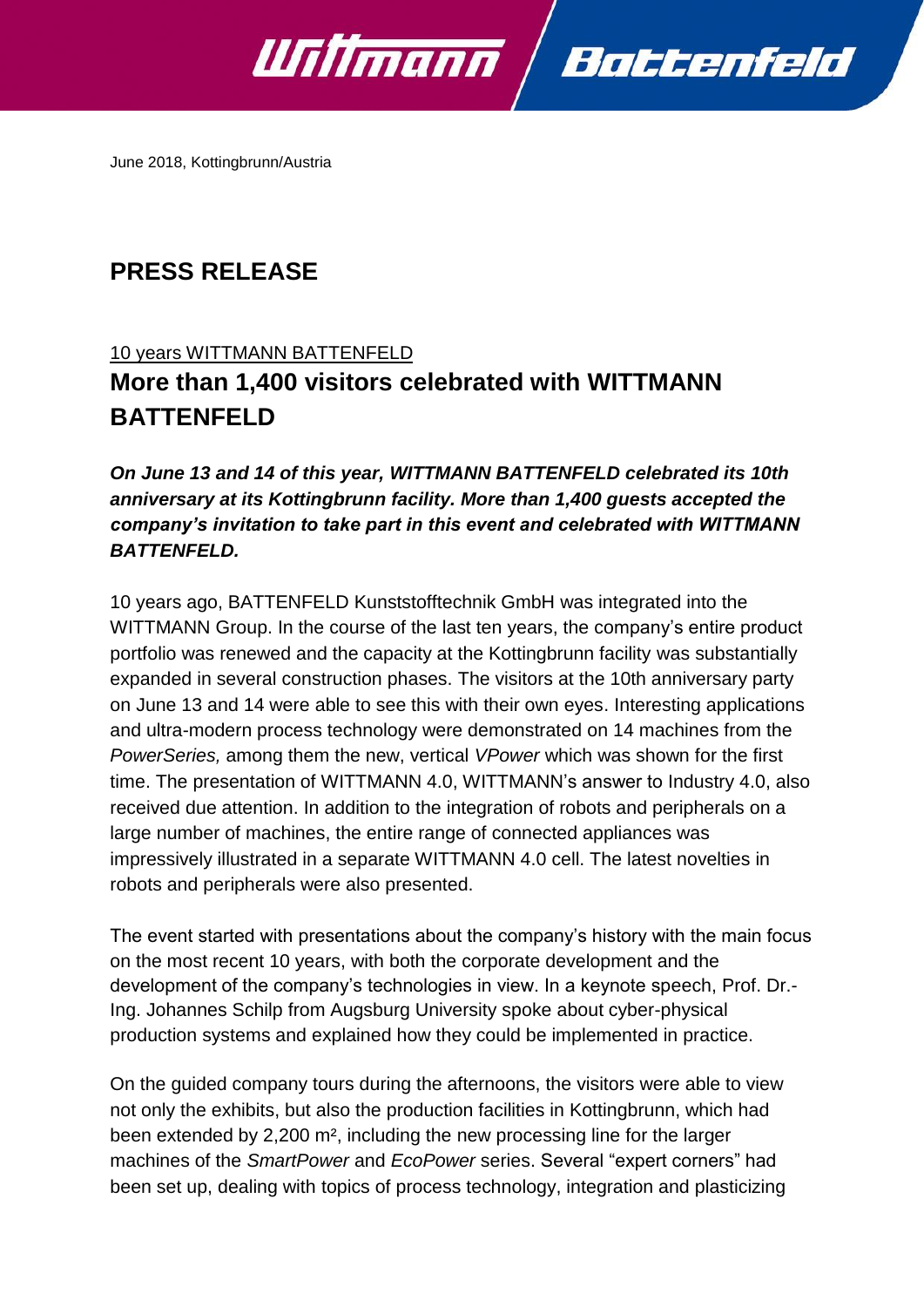

systems, where short presentations were offered to enable the guests to gain insights into the latest technologies and processes at WITTMANN BATTENFELD.

The celebration also included a joint gala dinner party at the METAStadt (Meta City) in Vienna, where the 10 years of WITTMANN BATTENFELD were presented in an impressive history show.

The company's owners and managers are pleased that so many customers and business partners accepted the invitation to the birthday party. Georg Tinschert, Managing Director of WITTMANN BATTENFELD, comments: "These last 10 years were successful years for our company. We are glad that so many of our customers and partners were here to celebrate with us."



**Fig. 1:** The presentations during the mornings met with lively interest



**Fig. 2:** During the company tours, the guests were able to get a first-hand impression of the company's competence.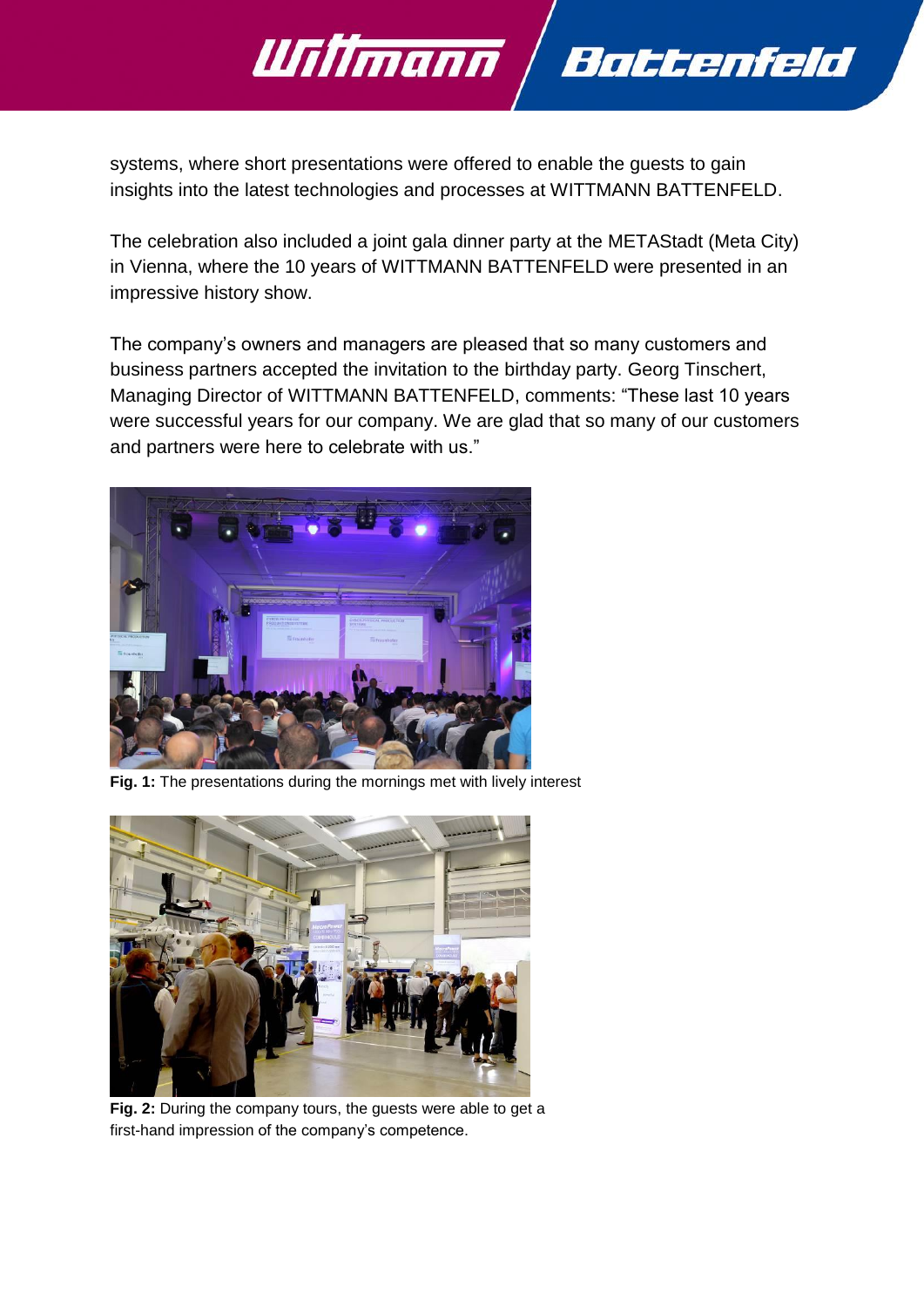



**Fig. 3:** The gala night was a complete success



**Fig. 4:** *VPower*, the new vertical machine

### **The WITTMANN Group**

The WITTMANN Group is a worldwide leader in the production of injection molding machines, robots and peripheral equipment for the plastics processing industry, headquartered in Vienna/Austria and consisting of two main divisions: WITTMANN BATTENFELD and WITTMANN. They jointly operate the companies of the group with eight production plants in five countries, and its additional sales and service companies are active with 34 facilities on all important plastics markets around the world.

WITTMANN BATTENFELD pursues the further expansion of its market position as an injection molding machine manufacturer and specialist for state-of-the-art process technologies. As a supplier of comprehensive, modern machine technology in